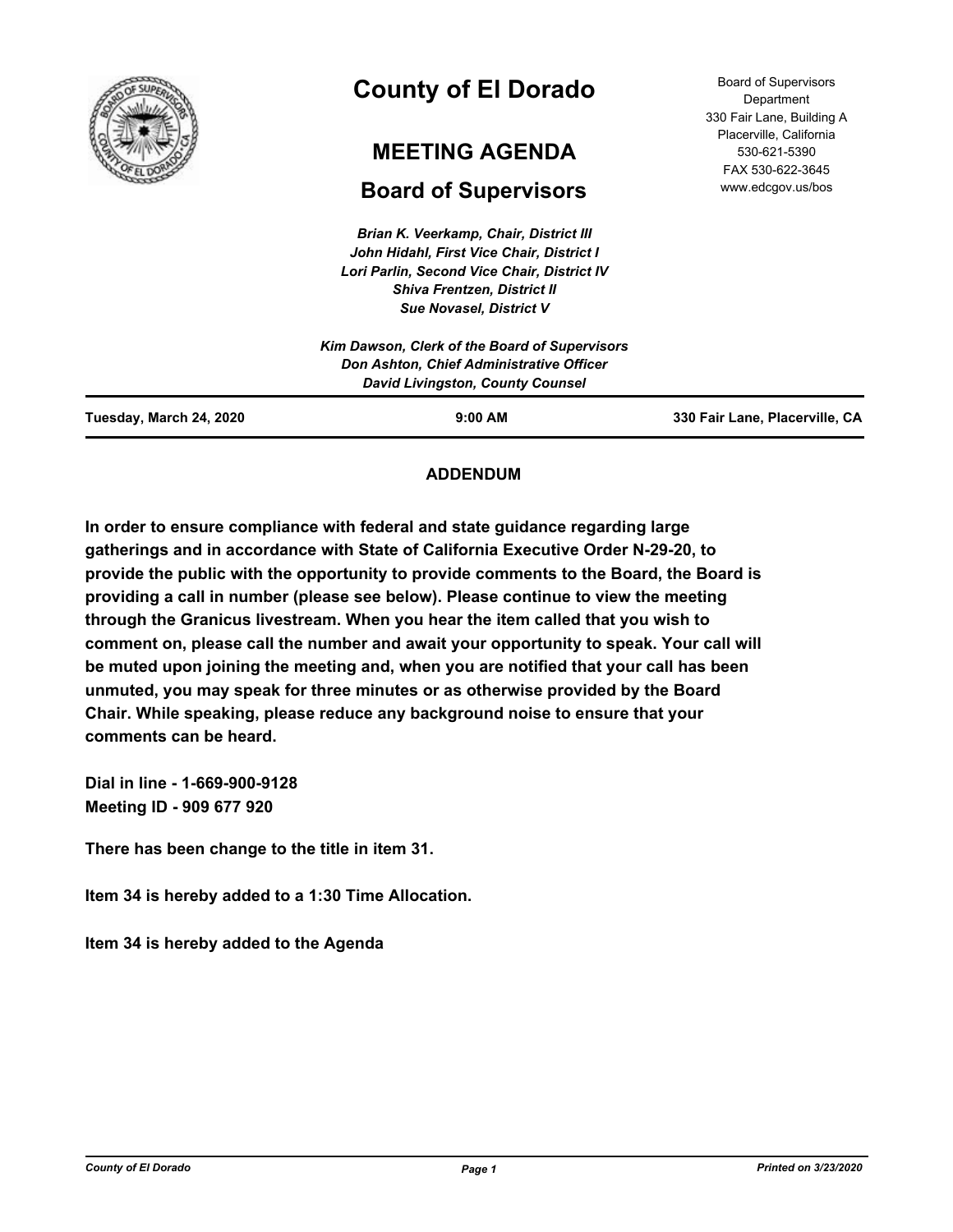County of El Dorado Public Meeting Protocol In Response to Coronavirus COVID-19

California Governor Gavin Newsom issued Executive Order N-29-20 on March 17, 2020, relating to the convening of public meetings in light of the COVID-19 pandemic. The County of El Dorado will continue to convene its regularly scheduled public meetings of the Board of Supervisors in the Board Chambers, as provided in the publicly posted agenda notice and until further notice. Pursuant to the Executive Order and to maintain the orderly conduct of the meeting, the County of El Dorado will allow Board Supervisors to attend the meeting telephonically and to participate in the meeting to the same extent as if they were present.

Members of the public who wish to participate may appear at the public meeting held in the Board Chambers and are to maintain a six-foot buffer between you and others, as suggested by the State Department of Public Health.

Additional seating for the Board meeting is available in the lobby of Building A and Conference Room A in Building A.

## **Vision Statement**

## **Safe, healthy and vibrant communities, respecting our natural resources and historical heritage**

### **This institution is an equal opportunity provider and employer.**

Live Web Streaming and archiving of most Board of Supervisors meeting videos, all meeting agendas, supplemental materials and meeting minutes are available on the internet at: http://eldorado.legistar.com/Calendar.aspx

To listen to open session portions of the meeting in real time, dial (530) 621-7603. This specialized dial in number is programmed for listening only and is operable when the audio system inside the meeting room is activated. Please be advised that callers will experience silence anytime the Board is not actively meeting, such as during Closed Session or break periods.

The County of El Dorado is committed to ensuring that persons with disabilities are provided the resources to participate in its public meetings. Please contact the office of the Clerk of the Board if you require accommodation at 530-621-5390 or via email, edc.cob@edcgov.us, preferably no less than 24 hours in advance of the meeting.

The Board of Supervisors is concerned that written information submitted to the Board the day of the Board meeting may not receive the attention it deserves. The Board Clerk cannot guarantee that any FAX, email, or mail received the day of the meeting will be delivered to the Board prior to action on the subject matter.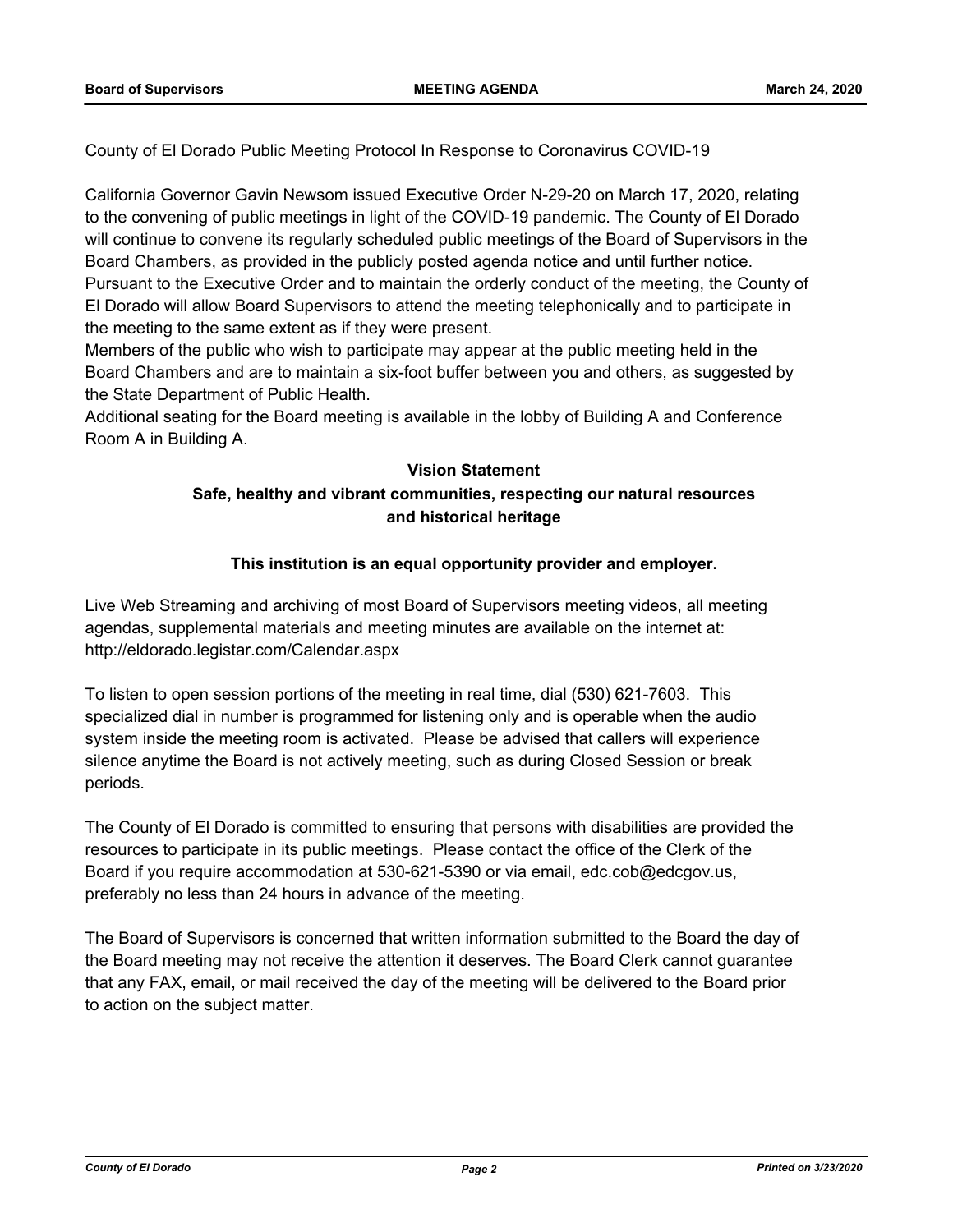The Board meets simultaneously as the Board of Supervisors and the Board of Directors of the Air Quality Management District, In-Home Supportive Services, Public Housing Authority, Redevelopment Agency and other Special Districts.

For Purposes of the Brown Act § 54954.2 (a), the numbered items on this Agenda give a brief description of each item of business to be transacted or discussed. Recommendations of the staff, as shown, do not prevent the Board from taking other action.

Materials related to an item on this Agenda submitted to the Board of Supervisors after distribution of the agenda packet are available for inspection during normal business hours in the public viewing packet located in Building A, 330 Fair Lane, Placerville or in the Board Clerk's Office located at the same address. Such documents are also available on the Board of Supervisors' Meeting Agenda webpage subject to staff's ability to post the documents before the meeting.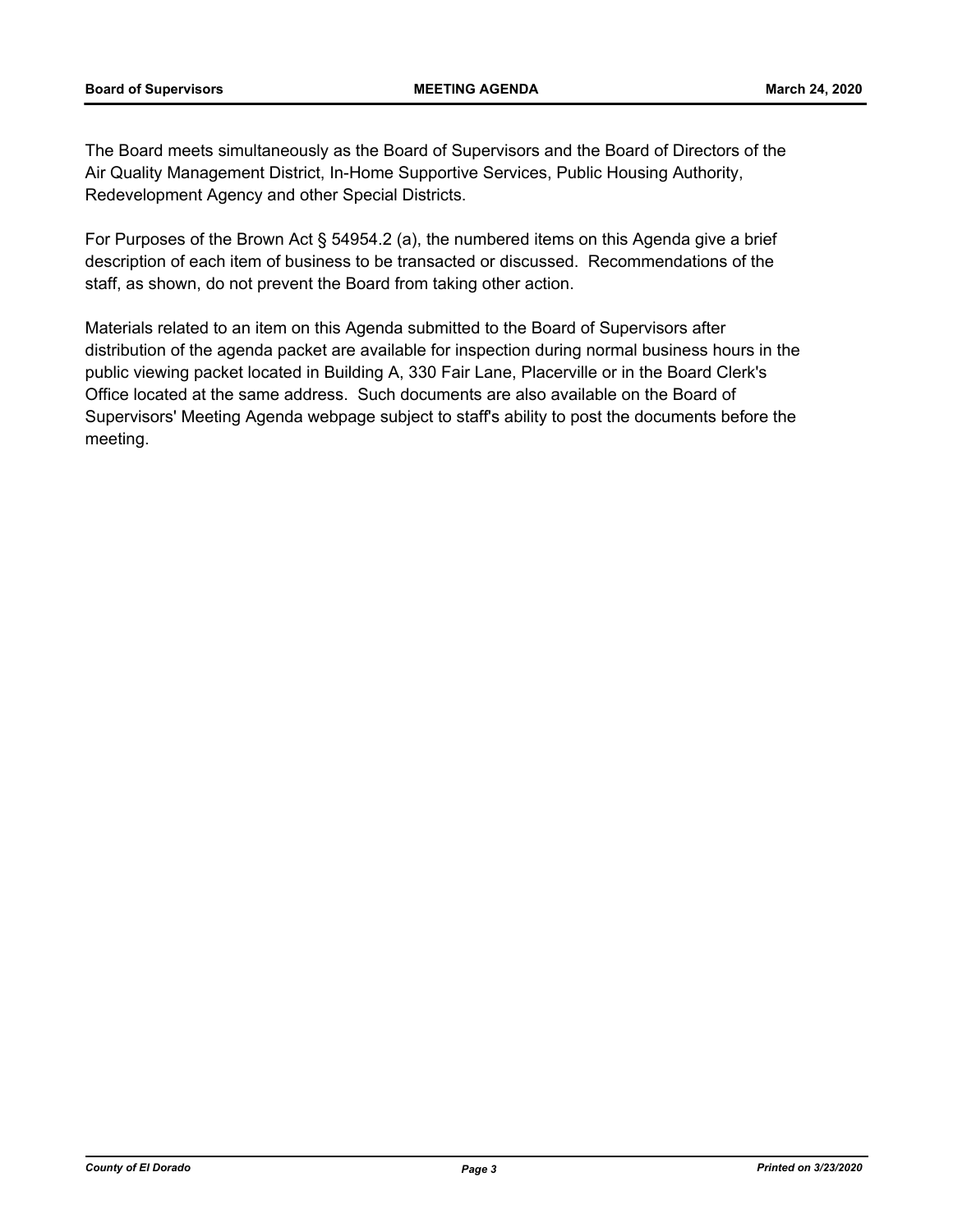#### **PROTOCOLS FOR PUBLIC COMMENT**

Public comment will be received at designated periods as called by the Board Chair.

Public comment on items scheduled for Closed Session will be received before the Board recesses to Closed Session.

Except with the consent of the Board, individuals shall be allowed to speak to an item only once.

On December 5, 2017, the Board adopted the following protocol relative to public comment periods. The Board adopted minor revisions to the protocol on February 26, 2019, incorporated herein:

Time for public input will be provided at every Board of Supervisors meeting. Individuals will have three minutes to address the Board. Individuals authorized by organizations will have three minutes to present organizational positions and perspectives and may request additional time, up to five minutes. At the discretion of the Board, time to speak by any individual may be extended.

Public comment on certain agenda items designated and approved by the Board may be treated differently with specific time limits per speaker or a limit on the total amount of time designated for public comment. It is the intent of the Board that quasi-judicial matters have additional flexibility depending upon the nature of the issue. It is the practice of the Board to allocate 20 minutes for public comment during Open Forum and for each agenda item to be discussed. (Note: Unless designated on the agenda, there is no Open Forum period during Special Meetings.)

Individual Board members may ask clarifying questions but will not engage in substantive dialogue with persons providing input to the Board.

If a person providing input to the Board creates a disruption by refusing to follow Board guidelines, the Chair of the Board may take the following actions:

Step 1. Request the person adhere to Board guidelines. If the person refuses, the Chair may turn off the speaker's microphone.

Step 2. If the disruption continues, the Chair may order a recess of the Board meeting.

Step 3. If the disruption continues, the Chair may order the removal of the person from the Board meeting.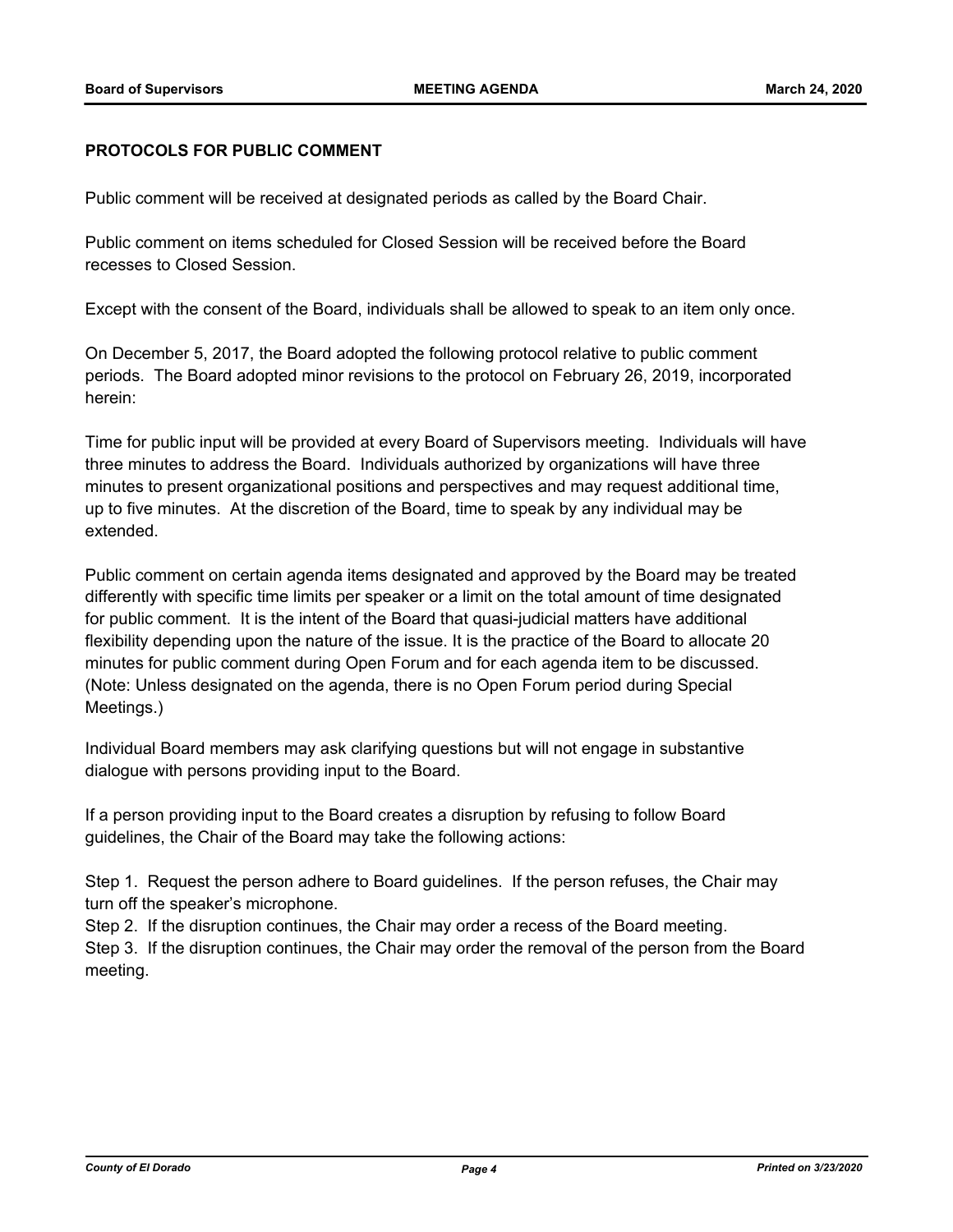#### **9:00 A.M. - CALL TO ORDER**

#### **INVOCATION AND PLEDGE OF ALLEGIANCE TO THE FLAG**

#### **ADOPTION OF THE AGENDA AND APPROVAL OF CONSENT CALENDAR**

The Board may make any necessary additions, deletions or corrections to the agenda including moving items to or from the Consent Calendar and adopt the agenda and the Consent Calendar with one single vote. A Board member may request an item be removed from the Consent Calendar for discussion and separate Board action. At the appropriate time as called by the Board Chair, members of the public may make a comment on matters on the Consent Calendar prior to Board action.

#### **OPEN FORUM**

Open Forum is an opportunity for members of the public to address the Board of Supervisors on subject matter that is not on their meeting agenda and within their jurisdiction. Public comments during Open Forum are limited to three minutes per person. Individuals authorized by organizations will have three minutes to present organizational positions and perspectives and may request additional time, up to five minutes. The total amount of time reserved for Open Forum is 20 Minutes.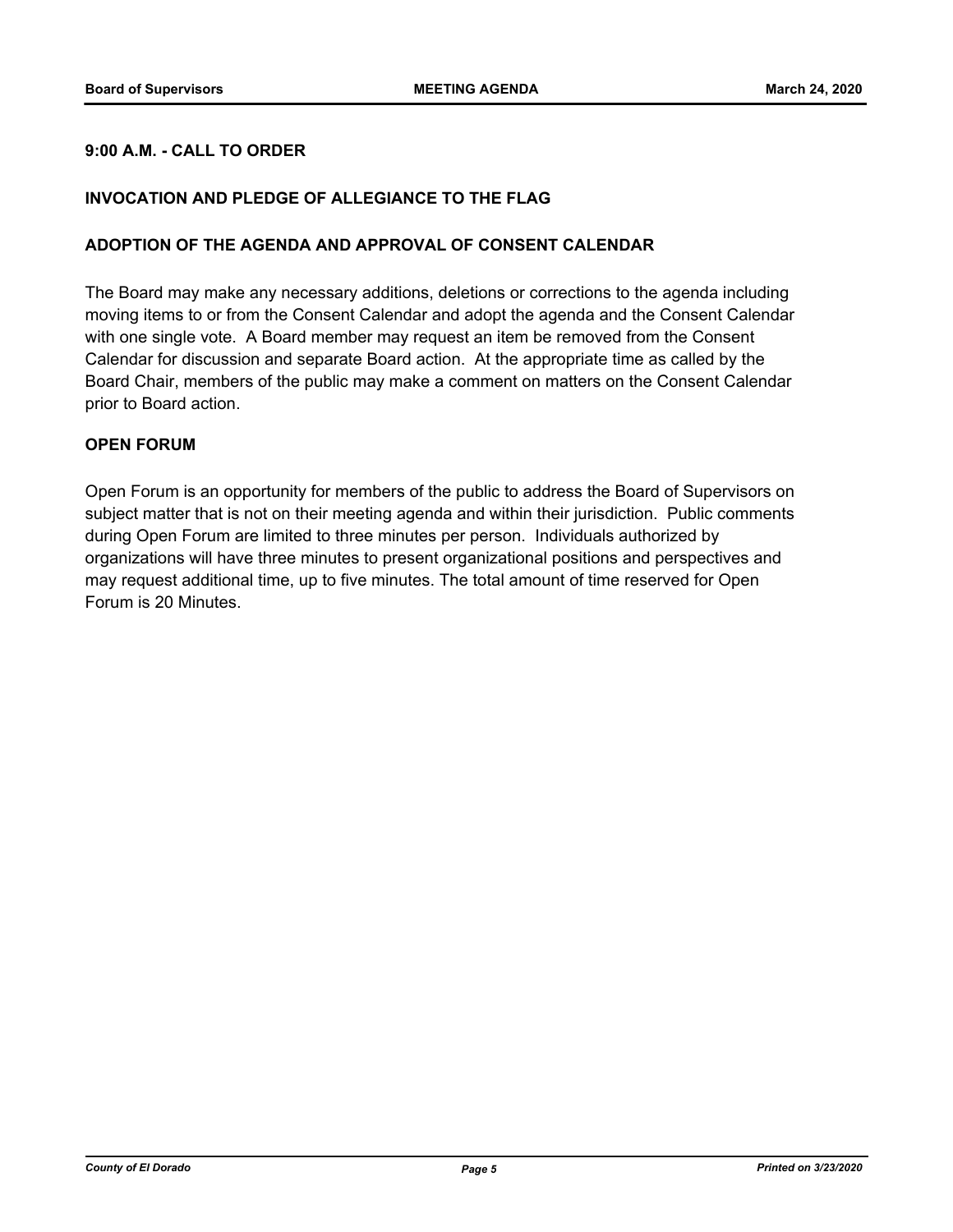#### **CONSENT CALENDAR**

**1.** [20-0440](http://eldorado.legistar.com/gateway.aspx?m=l&id=/matter.aspx?key=27646) Clerk of the Board recommending the Board approve the Minutes from the regular meeting of March 17, 2020.

#### **GENERAL GOVERNMENT - CONSENT ITEMS**

**2.** [20-0312](http://eldorado.legistar.com/gateway.aspx?m=l&id=/matter.aspx?key=27517) Chief Administrative Office recommending the Board order the Auditor-Controller to disburse \$113,459.61 to the El Dorado Hills Community Services District from its park and recreation development impact mitigation fee account for fee program administration and expenditures related to the Bass Lake Community Park, Kalithea Park, Valley View Park, and Heritage Village Park.

#### **FUNDING:** Development Impact Fees.

**3.** [20-0418](http://eldorado.legistar.com/gateway.aspx?m=l&id=/matter.aspx?key=27624) Chief Administrative Office recommending the Board approve and authorize the Chair to sign a Memorandum of Understanding between El Dorado County, the City of Placerville, El Dorado Transit and El Dorado County Transportation Commission to solicit, secure and administer Federal Transportation Advocacy Services.

**FUNDING:** General Fund.

**4.** [20-0341](http://eldorado.legistar.com/gateway.aspx?m=l&id=/matter.aspx?key=27546) Chief Administrative Office, Facilities Division, and Health and Human Services Agency recommending the Board:

> 1) Approve and authorize the Chair to sign Facility Use Agreement 4614 with California Conservation Corps, for the joint use of the Greenwood Community Center located at 4411 Highway 193, Greenwood, California; for use by the Senior Nutrition Program, with an estimated annual amount of \$7,000, and a term of five years beginning April 1, 2020 through March 31, 2025; and

2) Authorize the Purchasing Agent, or designee, to execute further documents relating to Facility Use Agreement 4614, including future options to extend the term of the Facility Use Agreement and amendments which do not increase the maximum dollar amount of the Agreement, and contingent upon approval by County Counsel and Risk Management.

**FUNDING:** 4% State funds, 22% General Fund, 24% Fees/Donations, and 50% Federal funds.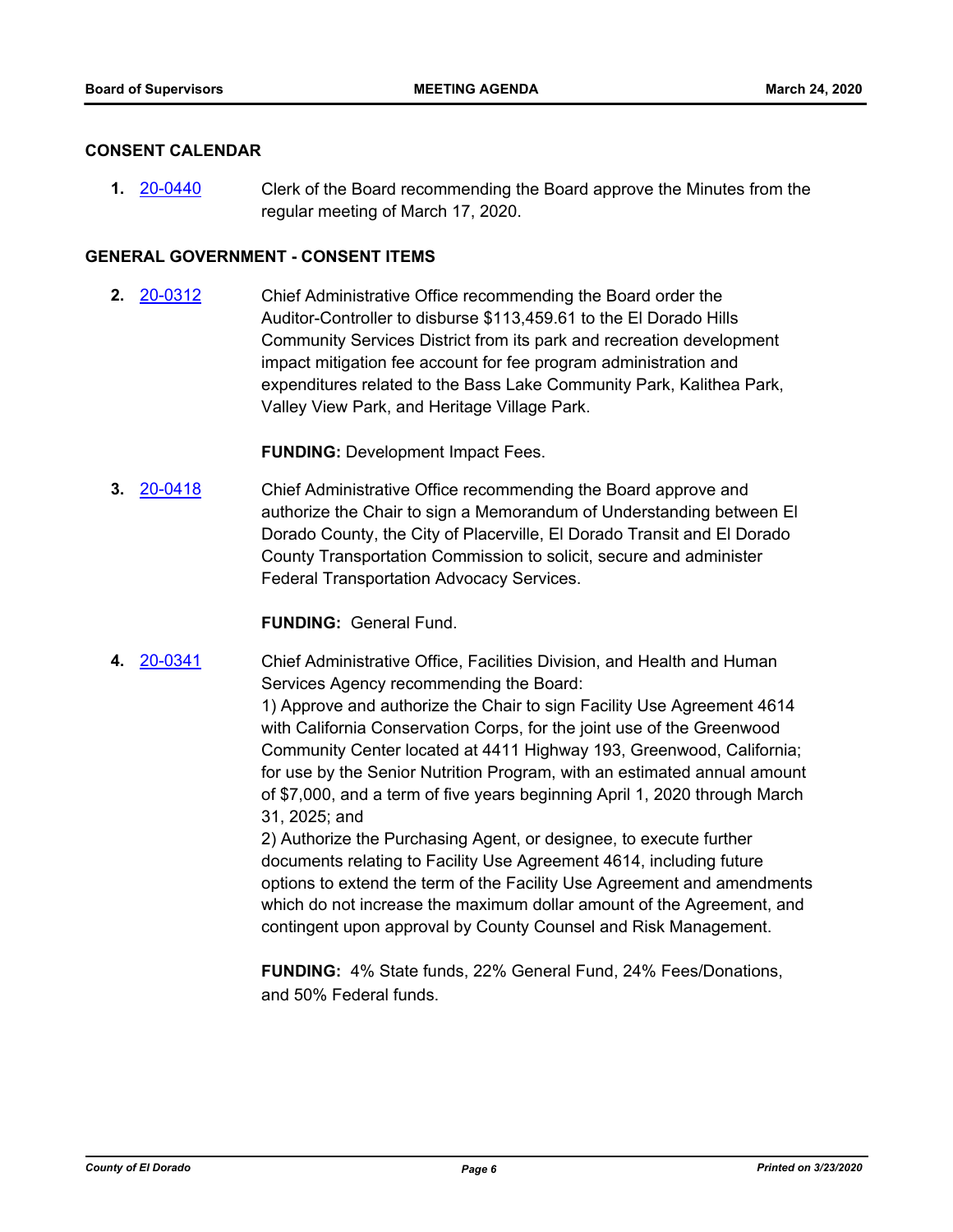**5.** [20-0344](http://eldorado.legistar.com/gateway.aspx?m=l&id=/matter.aspx?key=27549) Clerk of the Board, based upon the recommendation of the Historical Museum Commission, recommending the Board make the following appointments to the Historical Museum Commission: Appoint Dee Owens, Member, Term Expiration 1/24/2020; Appoint Pam Hupner, Member, Term Expiration 1/24/2020; and Appoint Barbara Raines, Member, Term Expiration 1/24/2020.

#### **FUNDING:** N/A

**6.** [20-0377](http://eldorado.legistar.com/gateway.aspx?m=l&id=/matter.aspx?key=27582) Clerk of the Board recommending the Board approve the continuation of perpetual agreement 509-S1711 (FENIX 944) with Municipal Code Corporation for ongoing ordinance code codification services. The annual cost associated with this perpetual agreement is estimated at \$16,000 and is wholly dependent upon the volume and length of ordinances to be codified throughout the year.

#### **FUNDING:** General Fund.

**7.** [20-0324](http://eldorado.legistar.com/gateway.aspx?m=l&id=/matter.aspx?key=27529) Human Resources Department recommending the Board approve and authorize Amendment I to Agreement 2889 with Liebert Cassidy Whitmore for professional legal services to increase the total not-to-exceed by \$100,000 for a total not-to-exceed amount of \$400,000 with no change to the scope or term of the agreement.

#### **FUNDING:** General Fund.

**8.** [20-0350](http://eldorado.legistar.com/gateway.aspx?m=l&id=/matter.aspx?key=27555) Human Resources Department recommending the Board: 1) Approve and adopt the new class specification of Examination Proctor - Extra Help; and 2) Adopt and authorize the Chair to sign Resolution **050-2020** to approve the job class number, representation unit, and salary range for the new classification of Examination Proctor - Extra Help.

**FUNDING:** General Fund.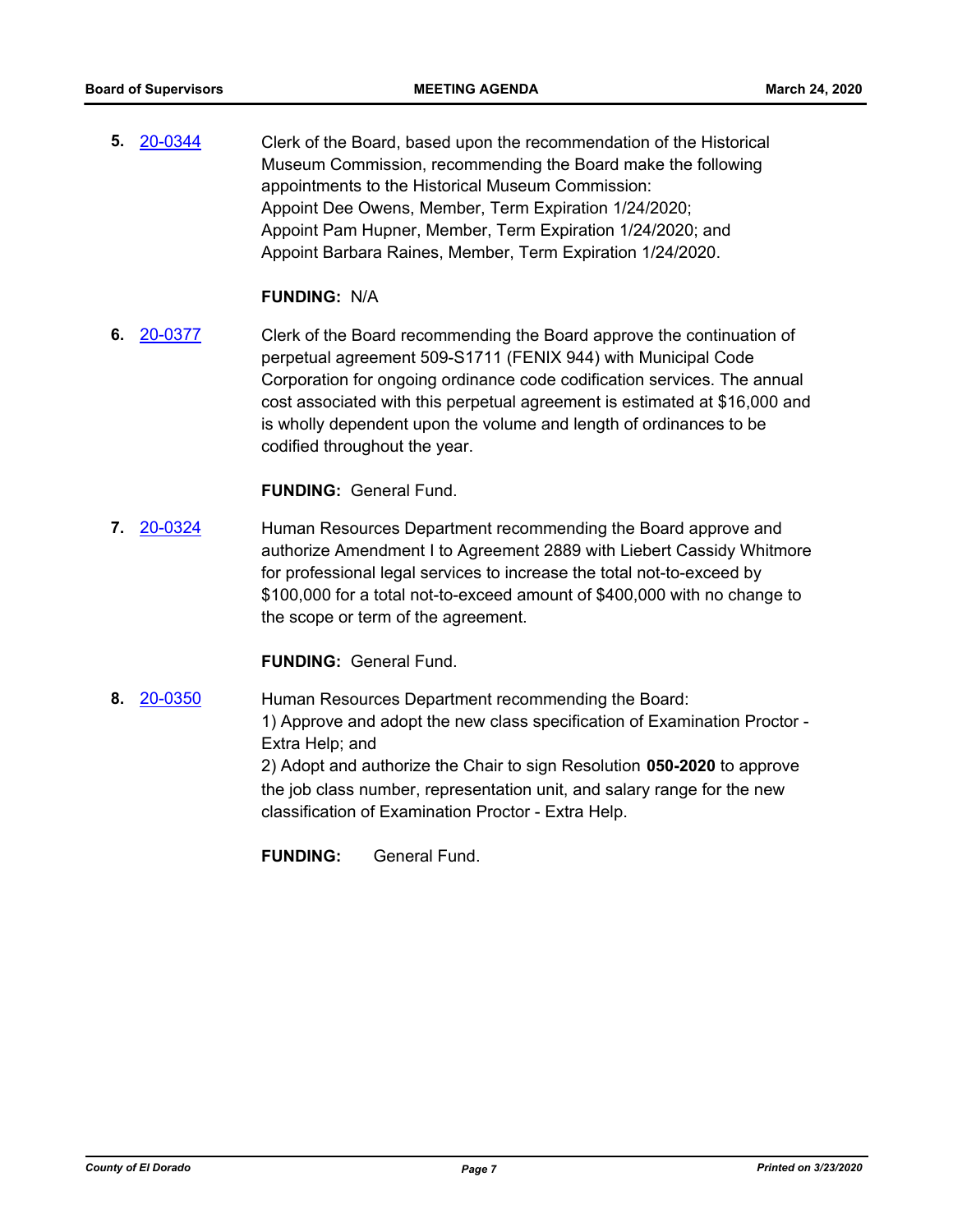**9.** [20-0391](http://eldorado.legistar.com/gateway.aspx?m=l&id=/matter.aspx?key=27596) Human Resources Department recommending the Board: 1) Approve and adopt the department-specific class specifications for the

Department of Child Support Services: Child Support Attorney I-IV, Child Support Investigator I/II, Child Support Specialist I/II, Child Support Specialist III, and Child Support Supervisor;

2) Approve and adopt the department-specific class specifications for Health and Human Services Agency: Eligibility Specialist Trainee/I/II, Eligibility Specialist III, Eligibility Supervisor, Employment and Training Worker I/II, Employment and Training Worker III, and Employment and Training Worker Supervisor;

3) Approve the use of the County Office Assistant I/II class specification for Child Support Services and Health and Human Services Agency previous Merit System Services Office Assistant I/II positions in lieu of the Merit System Services class specification;

4) Approve the use of the County Administrative Assistant I/II class specification for the Health and Human Services Agency previous Merit System Services Administrative Assistant I/II position in lieu of the Merit System Services class specification;

5) Approve the use of the County Deputy Director, Health and Human Services Agency class specification for the Health and Human Services Agency previous Merit System Services Deputy Director position in lieu of the Merit System Services class specification;

6) Adopt and authorize the Chair to sign Resolution **055-2020** to approve multiple allocation changes as noted in this Board item. As noted, the competitive recruitment and selection process for all reclassifications (both lateral and upward) for filled positions is being waived by the Director of Human Resources at the request of the appointing authority in accordance with Personnel Rule 507.1.1.

**FUNDING:** State - 37%, Federal - 54%, Realignment - 9%.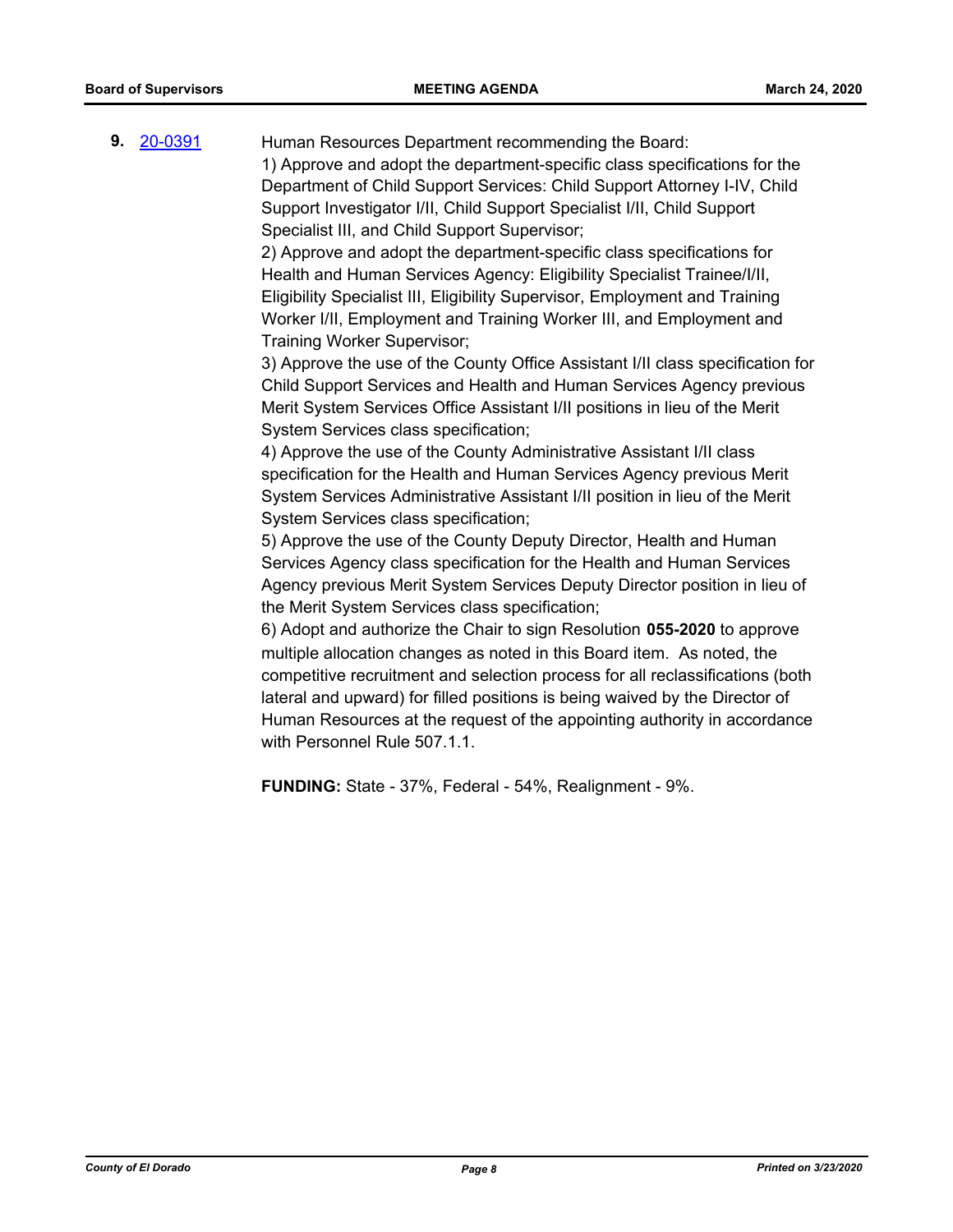| 10. 20-0434        | Information Technologies Department recommending the Board:<br>1) Continue to waive formal bid requirements in accordance with<br>Purchasing Ordinance 3.12.160, Exemptions from Competitive Bidding<br>Process, section D;<br>2) Authorize the continued use of State of California Department of<br>General Services (DGS) 1-17-70-01A;<br>3) Approve Supplement 8 of DGS agreement 1-17-70-01A, which extends<br>the contract through June 30, 2021 for the acquisition of desktop<br>computers and related equipment;<br>4) Authorize the Purchasing Agent to increase the countywide contract<br>2096 (blanket purchase order BP20180212) with Granite Financial<br>Solutions, Inc. by \$150,000 for a total not-to-exceed amount of \$345,000;<br>and<br>5) Authorize the Purchasing Agent to increase the purchase contract on an<br>"as needed" basis during the awarded period as long as funding is<br>available within the requesting department's budget.<br><b>FUNDING:</b> Countywide - varies by department. |
|--------------------|-----------------------------------------------------------------------------------------------------------------------------------------------------------------------------------------------------------------------------------------------------------------------------------------------------------------------------------------------------------------------------------------------------------------------------------------------------------------------------------------------------------------------------------------------------------------------------------------------------------------------------------------------------------------------------------------------------------------------------------------------------------------------------------------------------------------------------------------------------------------------------------------------------------------------------------------------------------------------------------------------------------------------------|
| 11. 20-0319        | Treasurer-Tax Collector recommending the Board approve the El Dorado<br>County 2020 Investment Policy with modifications, revisions and additions<br>to the "Investments" section.                                                                                                                                                                                                                                                                                                                                                                                                                                                                                                                                                                                                                                                                                                                                                                                                                                          |
|                    | <b>FUNDING: N/A</b>                                                                                                                                                                                                                                                                                                                                                                                                                                                                                                                                                                                                                                                                                                                                                                                                                                                                                                                                                                                                         |
| <b>12. 20-0442</b> | Supervisor Parlin recommending the Board authorize the Chair to sign a<br>letter of support for AB 2612.                                                                                                                                                                                                                                                                                                                                                                                                                                                                                                                                                                                                                                                                                                                                                                                                                                                                                                                    |
|                    |                                                                                                                                                                                                                                                                                                                                                                                                                                                                                                                                                                                                                                                                                                                                                                                                                                                                                                                                                                                                                             |

#### **FUNDING:**

**13.** [20-0443](http://eldorado.legistar.com/gateway.aspx?m=l&id=/matter.aspx?key=27649) Supervisor Parlin recommending the Board authorize the Chair to sign a letter of support to the Fairs and Expositions Branch Chief, John Quiroz, for the Fair Allocation Rulemaking, including comments on its disbursement per Assembly Bill 1499.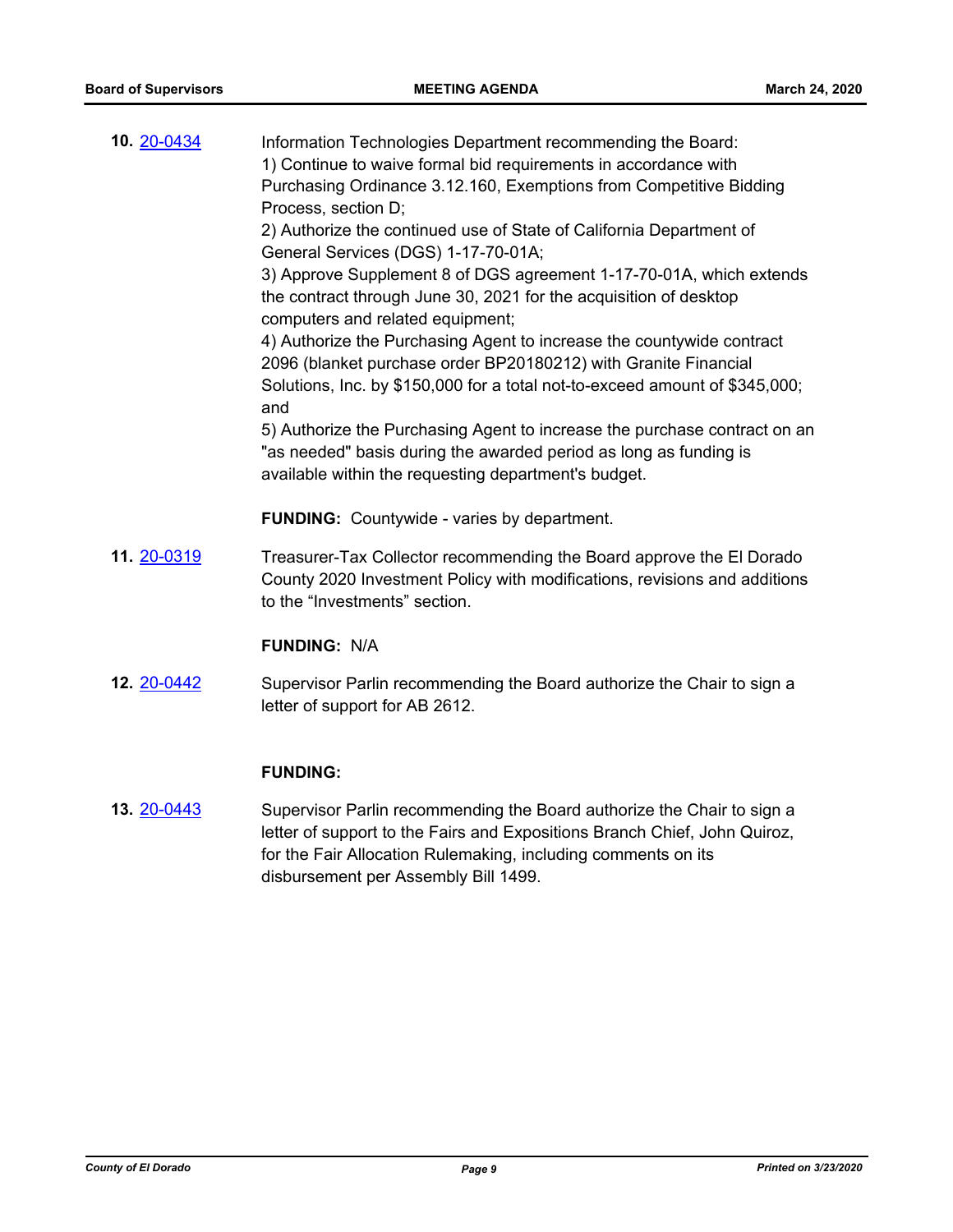#### **HEALTH AND HUMAN SERVICES - CONSENT ITEMS**

**14.** [20-0372](http://eldorado.legistar.com/gateway.aspx?m=l&id=/matter.aspx?key=27577) Department of Child Support Services in coordination with CAO Facilities division recommending the Board: 1) Approve and authorize a budget amendment to increase the Department revenue and appropriations budget by \$75,000 for Fiscal Year 2019-2020, due to an increase in allocation from the Department of Child Support Services (DCSS), for the purchase and installation of a generator; 2) Approve the addition of a generator at a cost not to exceed \$21,000 to the Department's FY 2019-20 Fixed Asset list; and 3) Direct the Department and Facilities to return to the Board with recommended amendments to the building lease to accommodate installation of the generator. (4/5 vote required)

> **FUNDING:** State and Federal funding resulting from an increased allocation by State DCSS, provided with re-allocation funds**.**

## **15.** [20-0335](http://eldorado.legistar.com/gateway.aspx?m=l&id=/matter.aspx?key=27540) Health and Human Services Agency recommending the Board: 1) Approve and authorize the Chair to sign Amendment 2 to Agreement for Services 3525 with Summitview Child and Family Services, Inc., for the provision of Specialty Mental Health Services for children and young adults in a Group Home, which increases the maximum contractual obligation by \$400,000 for a new maximum obligation of \$2,231,673 effective upon execution, with no change to the original term of January 1, 2019 through June 30, 2021;

2) Make findings in accordance with County Ordinance 3.13.030 that (B) "Specialty skills and qualifications not expressly identified in classifications are involved in the performance of the work," as described in Agreement 3525 with Summitview Child and Family Services; and 3) Authorize the Purchasing Agent, or their designee, to execute further documents relating to Agreement for Services 3525, including amendments which do not increase the maximum dollar amount or term of the Agreement, and contingent upon approval by County Counsel and Risk Management.

**FUNDING:** 50% Medi-Cal; 50% a combination of Mental Health Services Act and 1991 / 2011 Realignment.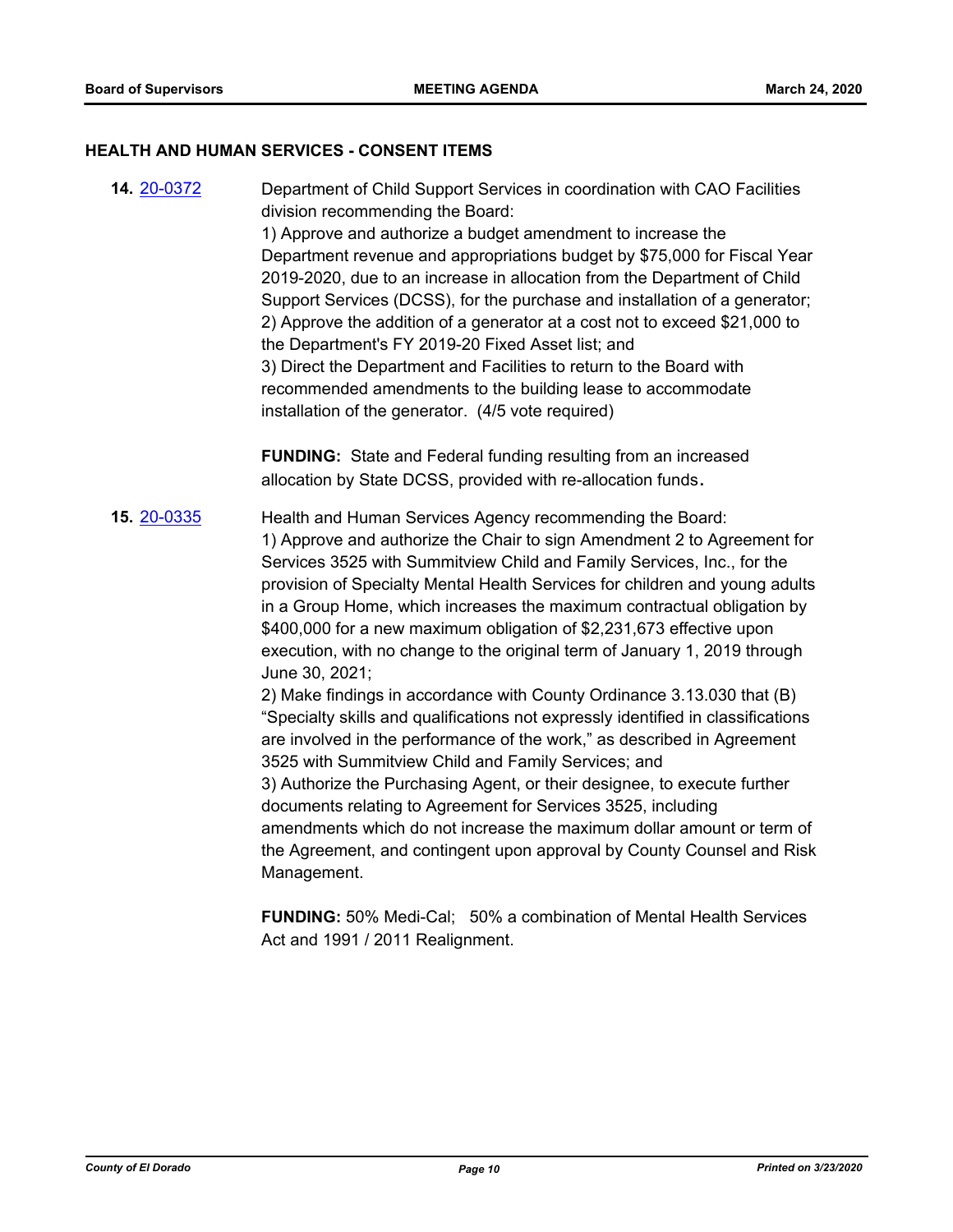**16.** [20-0430](http://eldorado.legistar.com/gateway.aspx?m=l&id=/matter.aspx?key=27636) Health and Human Services Agency recommending the Board: 1) Adopt and authorize the Chair to sign Resolution **056-2020** authorizing the Director of the Health and Human Services Agency to apply for and accept the California Department of Housing and Community Development's Housing Navigators Allocation Award; and 2) Authorize the Director of the Health and Human Agency to act on behalf of the County in connection with the Housing Navigators Allocation Award, and to execute and deliver all documents required.

> **FUNDING:** State Funding: 100% California Department of House and Community Development.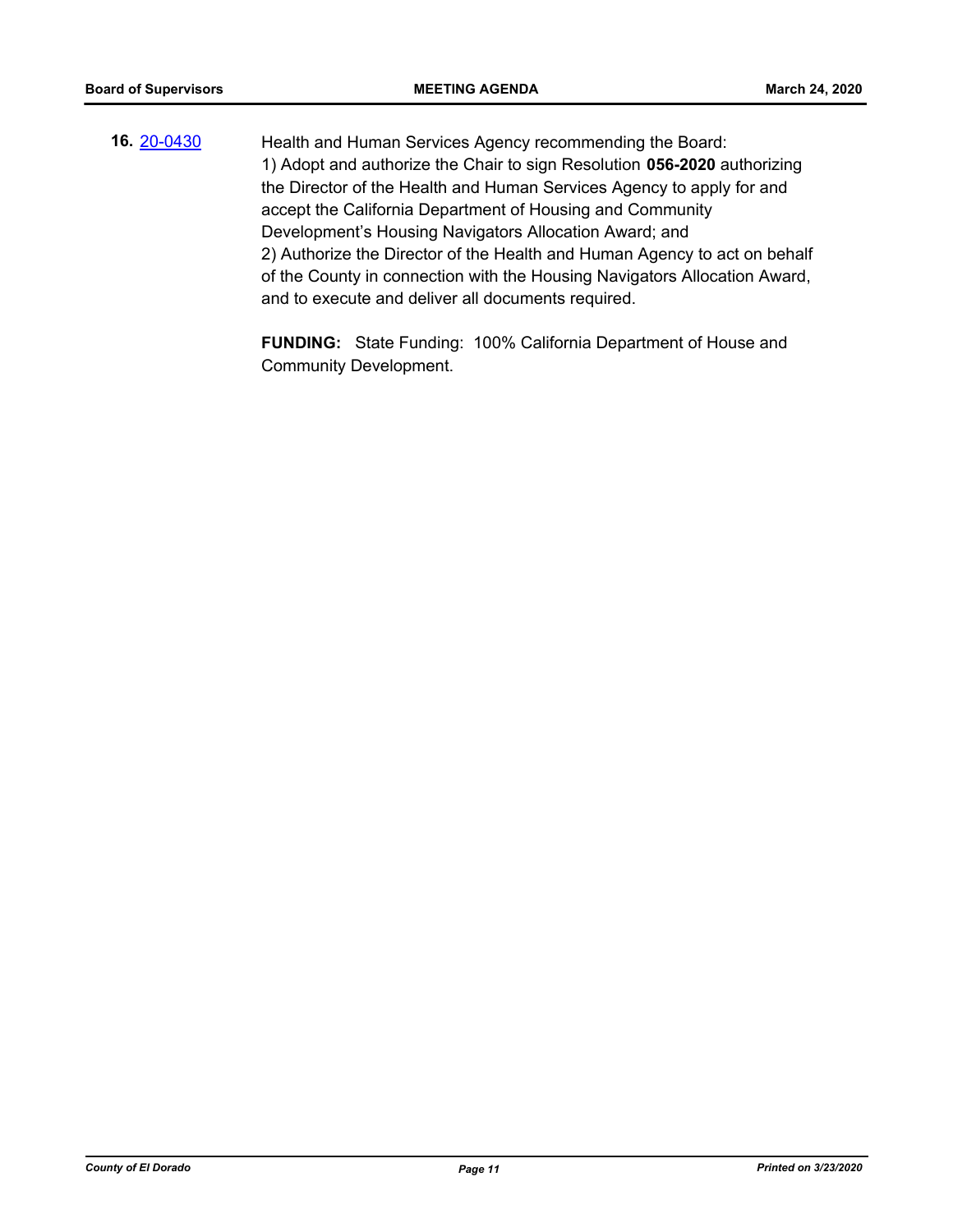#### **LAND USE AND DEVELOPMENT - CONSENT ITEMS**

| 17. 20-0232 | Department of Transportation recommending the Board approve and<br>authorize the Chair to sign the Easement Deed for a Public Utilities<br>Easement across a County-owned parcel for the Silver Springs Parkway<br>Project, CIP No. 76108.                                                                                                                                                                                                                                                                                                                                                                                 |
|-------------|----------------------------------------------------------------------------------------------------------------------------------------------------------------------------------------------------------------------------------------------------------------------------------------------------------------------------------------------------------------------------------------------------------------------------------------------------------------------------------------------------------------------------------------------------------------------------------------------------------------------------|
|             | <b>FUNDING:</b> This Project is funded by Developer Advanced TIM fees,<br>County (west slope) TIM fees, Developer Funds and Road<br>Funds/Discretionary Funds.                                                                                                                                                                                                                                                                                                                                                                                                                                                             |
| 18. 20-0252 | Department of Transportation recommending the Board take the following<br>actions related to the El Dorado Trail - Missouri Flat Road to El Dorado<br>Project, CIP 97014 / 36109003, Contract 2778:<br>1) Retroactively approve and authorize the Board Chair to execute<br>Contract Change Order 8 with Westcon Construction Corporation in the<br>amount of \$142,772.44; and<br>2) Find that an exception to the competitive bidding requirement exists for<br>the work described and that a waiver of competitive bidding is appropriate<br>for Contract Change Order 8.                                               |
|             | <b>FUNDING:</b> Accumulative Capital Outlay (<1%), Active Transportation<br>Program (66%), Congestion Mitigation and Air Quality Program (25%), Air<br>Quality Management District and Air Pollution Control District Grant (8%).<br>(Federal Funds)                                                                                                                                                                                                                                                                                                                                                                       |
| 19. 20-0304 | Department of Transportation recommending the Board approve the<br>following:<br>1) Award Bid 20-630-044 for the purchase of Waterborne Traffic Line<br>Paint to the low qualified bidder, International Coatings Company, Inc. of<br>Cerritos, CA;<br>2) Authorize the Purchasing Agent to issue a purchase contract in the<br>amount of \$480,000 for a three (3) year period following Board approval;<br>and<br>3) Authorize the Purchasing Agent to increase the purchase contract on an<br>"as needed" basis during the awarded period as long as funding is<br>available within the requesting department's budget. |
|             | FUNDING: Road Fund. (100% - Local).                                                                                                                                                                                                                                                                                                                                                                                                                                                                                                                                                                                        |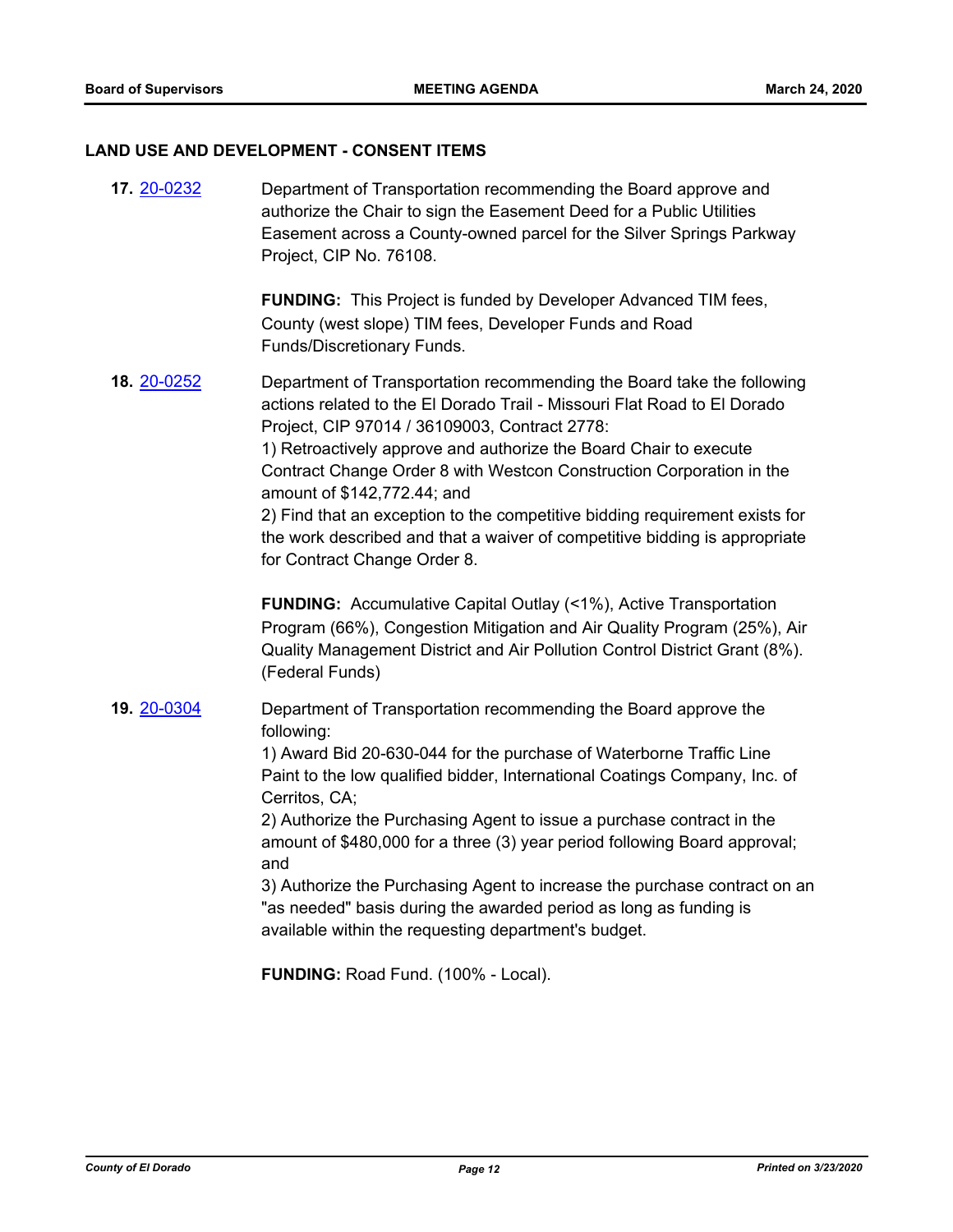**20.** [20-0231](http://eldorado.legistar.com/gateway.aspx?m=l&id=/matter.aspx?key=27436) Planning and Building Department, Planning Services Division, Long Range Planning Unit, recommending the Board receive and file the 2019 Annual Housing Element Implementation Progress Report following public comment for submittal to the California Department of Housing and Community Development.

#### **FUNDING:** N/A

**21.** [20-0314](http://eldorado.legistar.com/gateway.aspx?m=l&id=/matter.aspx?key=27519) Planning and Building Department, Planning Services Division, Long Range Planning Unit, recommending the Board of Supervisors receive and file the 2019 General Plan Annual Progress Report for submittal to the California Governor's Office of Planning and Research and to the California Department of Housing and Community Development.

#### **FUNDING:** N/A

**22.** [20-0233](http://eldorado.legistar.com/gateway.aspx?m=l&id=/matter.aspx?key=27438) Planning and Building Department, Planning Services Division, Long Range Planning Unit, Housing, Community and Economic Development Program recommending the Board receive and file the Traffic Impact Mitigation Fee Offset Program annual update in accordance with Board Policy B-14, Traffic Impact Mitigation Fee Offset Program for Developments with Affordable Housing Units.

**FUNDING:** Federal and State transportation revenues.

**23.** [20-0311](http://eldorado.legistar.com/gateway.aspx?m=l&id=/matter.aspx?key=27516) Planning and Building Department, Planning Division, Long Range Planning Unit, Housing, Community and Economic Development Program, recommending the Board of Supervisors adopt a Resolution **049-2020** to: 1) Authorize the submittal of a 2019 Infill Infrastructure Grant Program application to the State of California Department of Community Development to provide up to \$1,000,000 as gap funding for infrastructure improvements required for affordable multifamily residential infill development; and

2) If awarded, authorize the Director of the Planning and Building Department, or designee, contingent upon approval by County Counsel and Risk Management, to execute the grant agreement and subsequent amendments thereto that do not affect the dollar amount or the term and to sign other grant-related documents.

**FUNDING:** State funding authorized by Assembly Bill 101 (Chapter 159, Statutes of 2019) and Part 12.5 (commencing with section 53559) of Division 31 of the Health and Safety Code.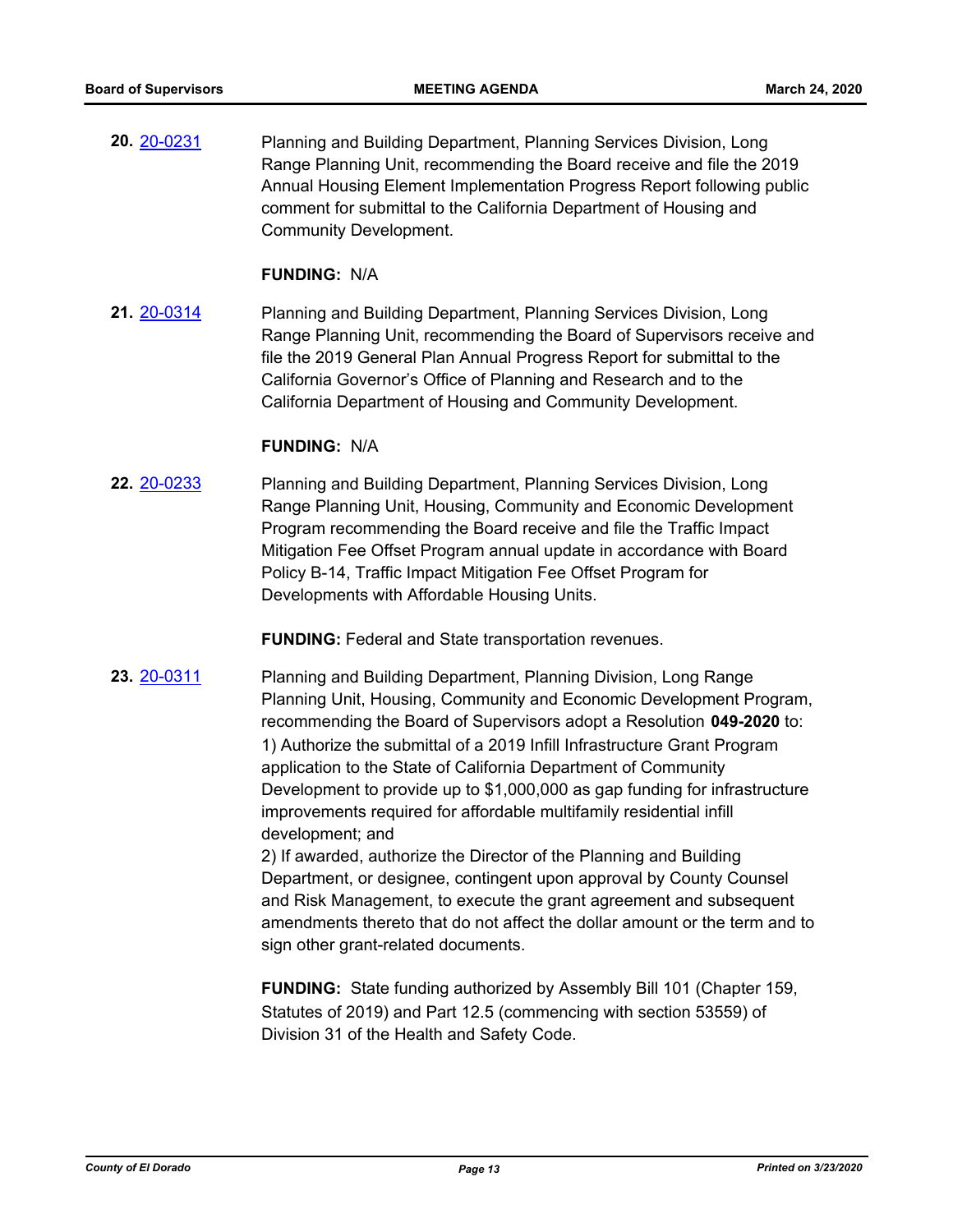#### **LAW AND JUSTICE - CONSENT ITEMS**

**24.** [20-0297](http://eldorado.legistar.com/gateway.aspx?m=l&id=/matter.aspx?key=27502) Sheriff's Office recommending the Board authorize the Chair to sign the retroactive revenue-generating Memorandum of Agreement between the Lake Tahoe Community College District and the El Dorado County Sheriff's South Lake Tahoe Jail to provide education services for Culinary Arts program instruction to Jail inmates for an academic term commencing on July 1, 2019 and ending December 31, 2024.

#### **FUNDING:** N/A

**25.** [20-0301](http://eldorado.legistar.com/gateway.aspx?m=l&id=/matter.aspx?key=27506) Sheriff's Office recommending the Board approve and authorize the Chair to sign and execute a reimbursement agreement between the County and El Dorado County Office of Education (EDCOE) for reimbursement of funds in the amount of \$1,390 from the Prop 56 Tobacco Tax Grant program for the installation of Fly Sense™ Vape Sensors.

**FUNDING:** Prop 56 Tobacco Tax Grant.

#### **END CONSENT CALENDAR**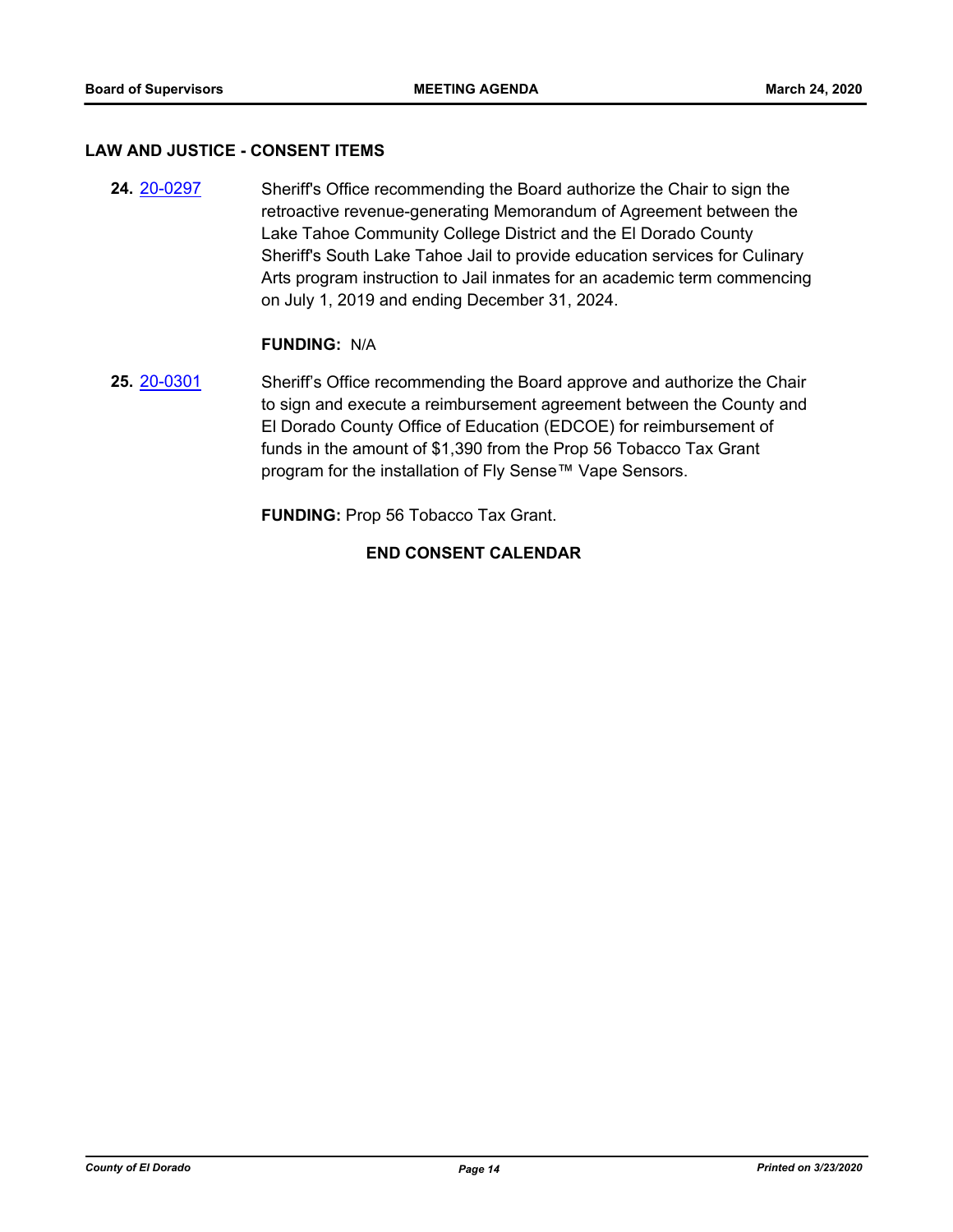#### **DEPARTMENT MATTERS (Items in this category may be called at any time)**

- **26.** [20-0193](http://eldorado.legistar.com/gateway.aspx?m=l&id=/matter.aspx?key=27398) Clerk of the Board recommending the Board: 1) Discuss the Board appointments to Sacramento Area Council of Governments (SACOG) and Local Agency Formation Commission (LAFCO); 2) Appoint a Board member as a member and a Board member as an alternate to SACOG; and 3) Appoint two Board members as members and a Board member as an alternate to LAFCO. (Est. Time: 10 Min.) **FUNDING:** N/A
- **27.** [20-0028](http://eldorado.legistar.com/gateway.aspx?m=l&id=/matter.aspx?key=27232) Chief Administrative Office recommending the Board consider options for policy direction related to allocation of property tax within the existing AB 8 allocation upon annexation to or by special districts within the County. (Est. Time: 30 Min.) (Cont. 3/17/20, Item 29)

#### **10:00 A.M. - TIME ALLOCATION (Items will not be heard prior to the time stated)**

**28.** [20-0329](http://eldorado.legistar.com/gateway.aspx?m=l&id=/matter.aspx?key=27534) Supervisor Veerkamp recommending the Board receive a presentation about the Wellness Center programs recently opened at all El Dorado Union High School District campuses one day per week. Presenting will be Pam Bartlett, Director of Special Education with the El Dorado Union High School District. (Est. Time: 20 Min.)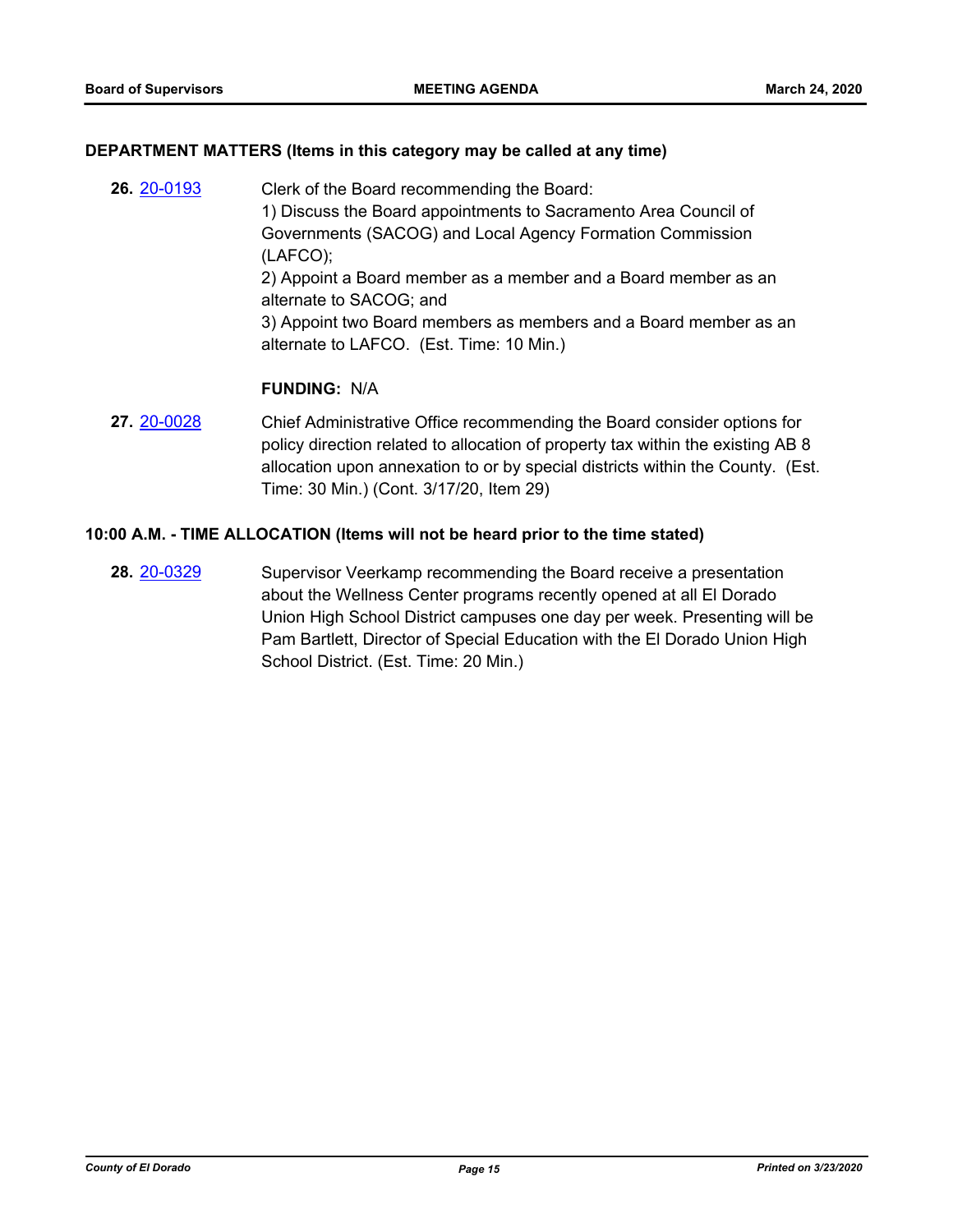#### **11:00 A.M. - TIME ALLOCATION (Items will not be heard prior to the time stated)**

**29.** [20-0313](http://eldorado.legistar.com/gateway.aspx?m=l&id=/matter.aspx?key=27518) Department of Transportation recommending the Board authorize changes outlined in Items 1 through 4 listed below to the proposed 2020 Capital Improvement Program (CIP), with return to the Board in June 2020 for adoption of the 2020 CIP: West Slope Road and Bridge Program:

> 1) Approve additions and changes to West Slope Road/Bridge CIP projects for inclusion in the 2020 CIP, as described in Attachment A. Tahoe Environmental Improvement Program:

2) Approve additions and changes to the Five-Year Tahoe EIP as described in Attachment A and include South Tahoe Greenway - Upper Truckee Connector Middle Reaches Pedestrian Bridge, CIP 95201/36107023, as a new project.

Capital Overlay and Rehabilitation Program:

3) Approve additions and changes to the Capital Overlay and Rehabilitation Program as described in Attachment B. Continue to use external funds as they become available for Capital Overlay and Rehabilitation Program projects listed in Attachment B. Airport Capital Improvement Program:

4) Approve changes to the Airport Capital Improvement Program as shown in Attachment A and continue to fund Fiscal Year 2020/21 Airport Capital Improvement Program projects with Federal Aviation Administration grants and local matching funds. (Est. Time: 1 Hr.)

**FUNDING:** Funding for projects in the 2020 CIP comes from various Federal, State, Local and Accumulative Capital Outlay funding sources, and will be included in the proposed Fiscal Year 2020/21 Budget.

#### **ITEMS TO/FROM SUPERVISORS**

**CAO UPDATE**

**ADJOURNMENT**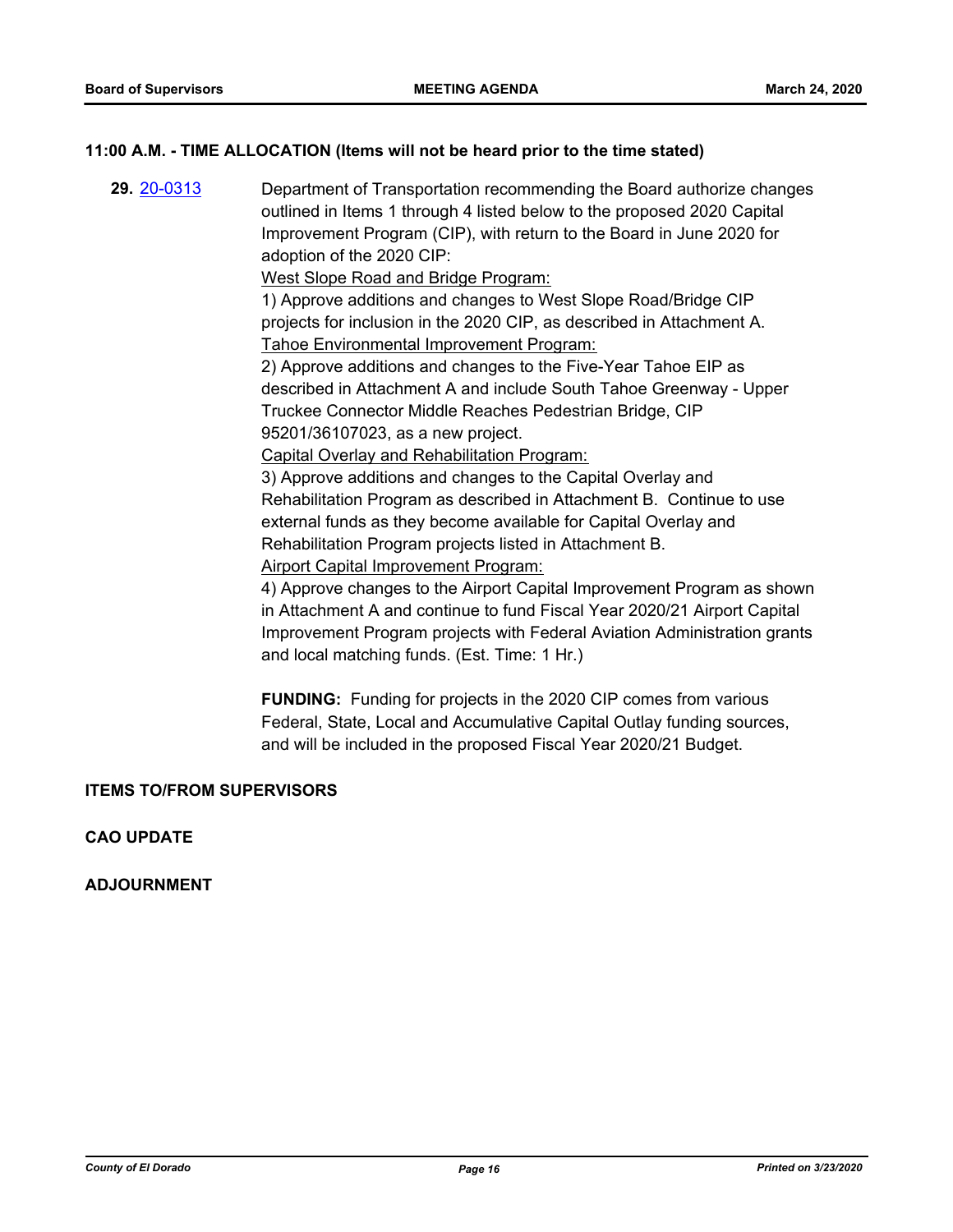#### **CLOSED SESSION**

| 30. 20-0180 | Pursuant to Government Code Section 54957- on threat to public<br>services or facilities: Consultation with Sheriff John D'Agostini or<br>designated deputies. (Est. Time: 20 Min.)                                                                                                                                                                                                                                                                                                                        |
|-------------|------------------------------------------------------------------------------------------------------------------------------------------------------------------------------------------------------------------------------------------------------------------------------------------------------------------------------------------------------------------------------------------------------------------------------------------------------------------------------------------------------------|
| 31. 20-0402 | <b>Pursuant to Government Code Section 54957.6 - Conference with</b><br><b>Labor Negotiator:</b> County Negotiator: Director of Human Resources<br>and/or designee. Employee organizations: El Dorado County Employees'<br>Association representing employees in the Supervisory, Professional, and<br>General Bargaining Units; Operating Engineers Local Union No. 3<br>representing the Trades and Crafts Bargaining Unit; and El Dorado County<br>Probation Officers Association. (Est. Time: 10 Min.) |
| 32. 20-0389 | <b>Conference with Legal Counsel - Significant Exposure to Litigation</b><br>pursuant to Government Code Section $54956.9(d)(2)$ and Initiation of<br>Litigation pursuant to Government Code Section 54956.9(d)(4). Title:<br>Number of potential cases: (1). (Est. Time: 15 Min.) (Cont. 3/17/20, Item<br>30)                                                                                                                                                                                             |
| 33. 20-0390 | <b>Pursuant to Government Code Section 54957- Public Employee</b><br><b>Performance Evaluation.</b> Title: Director of Information Technologies.<br>(Est. Time: 15 Min.)                                                                                                                                                                                                                                                                                                                                   |

On August 19, 2003, the Board adopted the following protocol: It is a requirement that all speakers, County staff and the public, when approaching the podium to make a visual presentation to the Board of Supervisors, must provide the Clerk with the appropriate number of hard copies of the presentation for Board members and the audience.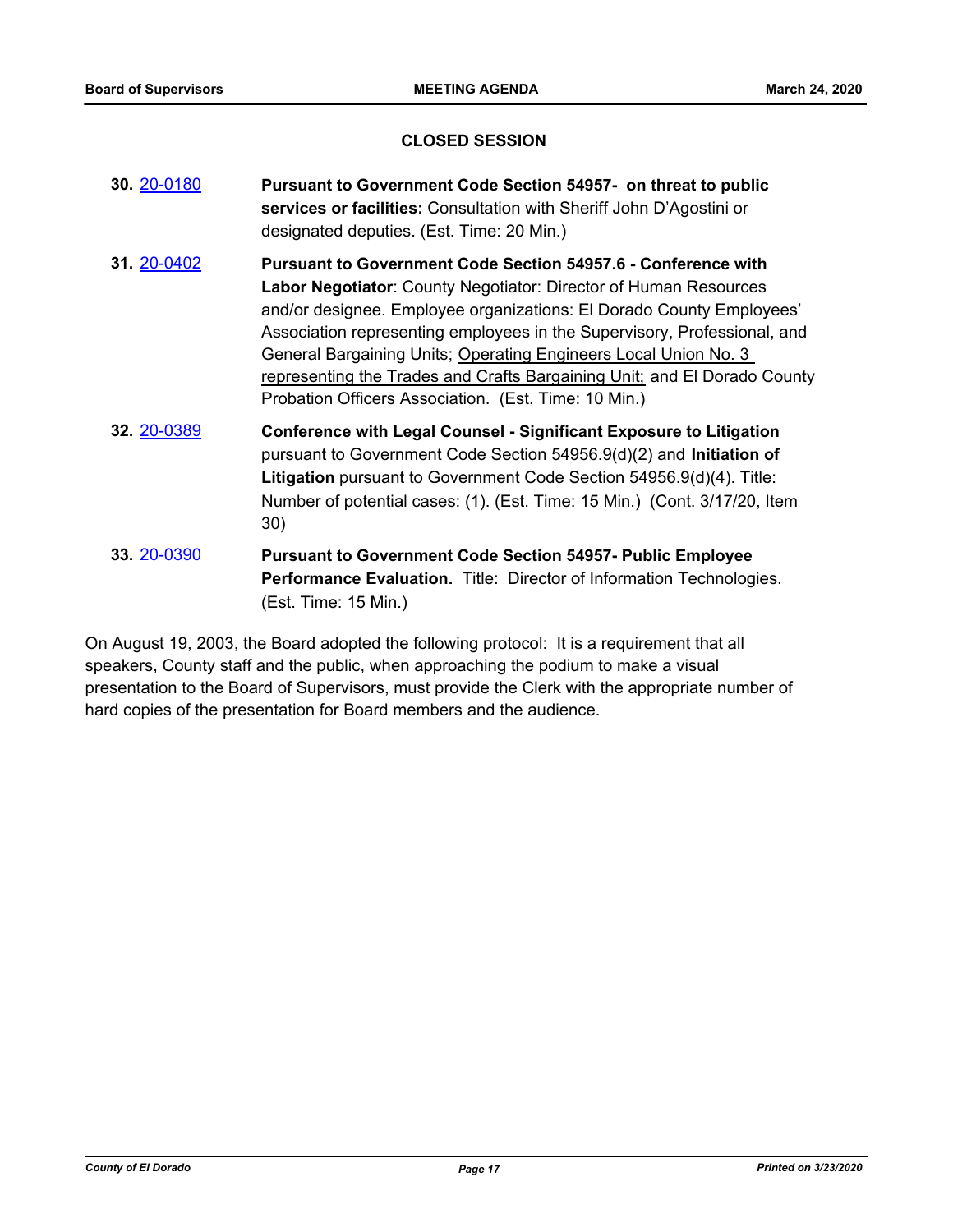### **ADDENDUM**

**In order to ensure compliance with federal and state guidance regarding large gatherings and in accordance with State of California Executive Order N-29-20, to provide the public with the opportunity to provide comments to the Board, the Board is providing a call in number (please see below). Please continue to view the meeting through the Granicus livestream. When you hear the item called that you wish to comment on, please call the number and await your opportunity to speak. Your call will be muted upon joining the meeting and, when you are notified that your call has been unmuted, you may speak for three minutes or as otherwise provided by the Board Chair. While speaking, please reduce any background noise to ensure that your comments can be heard.** 

**Dial in line - 1-669-900-9128**

**Meeting ID - 909 677 920**

**There has been change to the title in item 31.**

**31.** [20-0402](http://eldorado.legistar.com/gateway.aspx?m=l&id=/matter.aspx?key=27607) **Pursuant to Government Code Section 54957.6 - Conference with Labor Negotiator**: County Negotiator: Director of Human Resources and/or designee. Employee organizations: El Dorado County Employees' Association representing employees in the Supervisory, Professional, and General Bargaining Units; Operating Engineers Local Union No. 3 representing the Trades and Crafts Bargaining Unit; and El Dorado County Probation Officers Association. (Est. Time: 10 Min.)